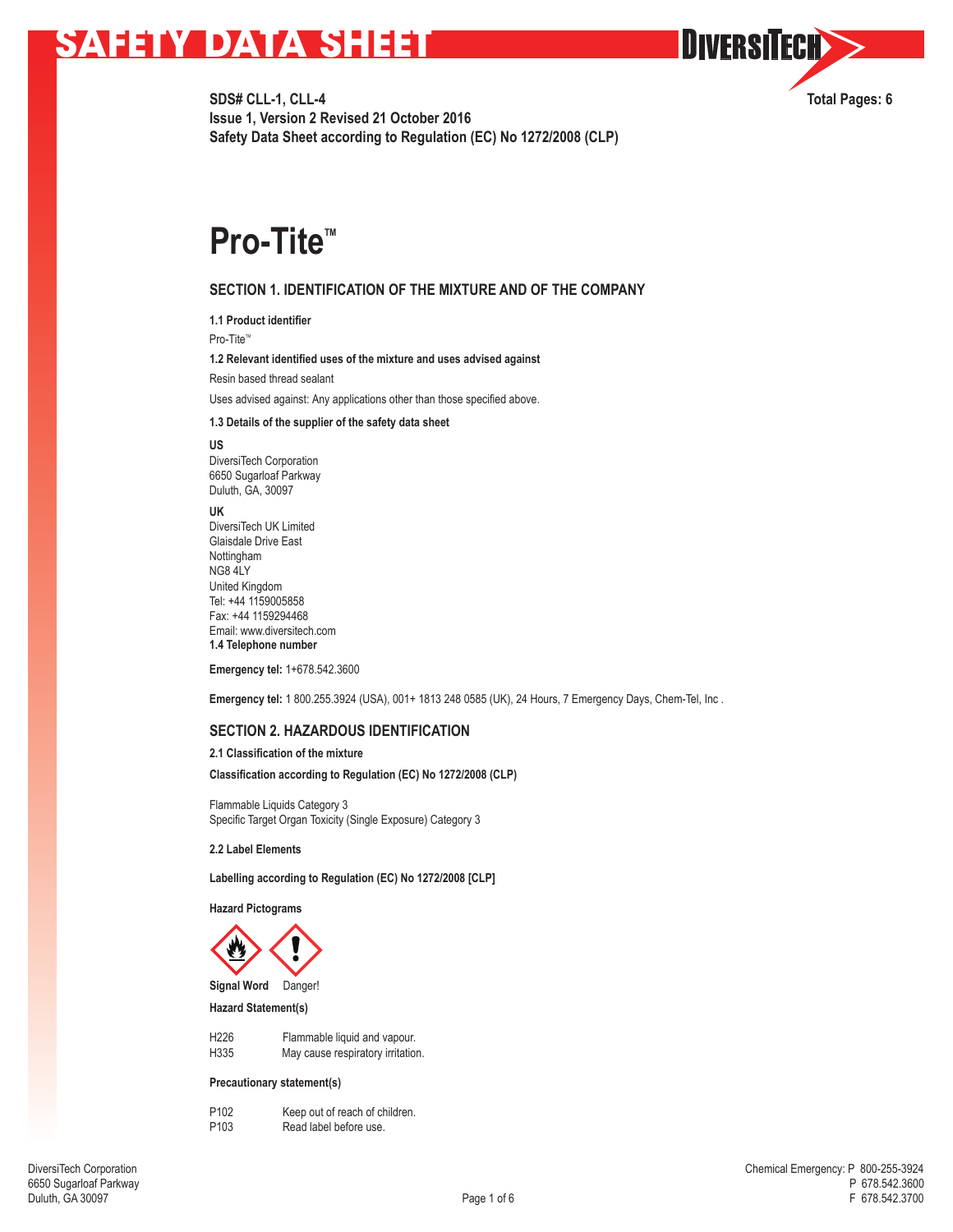

## **SECTION 2. HAZARDOUS IDENTIFICATION (cont.)**

**2.2 Label Elements (cont.)**

- P202 Do no handle until all safety precautions have been read and understood.<br>P233 Keep container tightly closed.
- P233 Keep container tightly closed.<br>P262 Do not get in eves, on skin, or
- Do not get in eyes, on skin, or on clothing.
- P260 Do not breathe mist, vapours, or spray.<br>P280 Wear rubber, pitrile, or neoprene protected
- P280 Wear rubber, nitrile, or neoprene protective gloves and clothing, and safety goggles or face shield to protect eyes and face.<br>P304+340 FINHALED: Remove person to fresh air and keep comfortable for breathing.
- 
- P304+340 IF INHALED: Remove person to fresh air and keep comfortable for breathing.<br>P370+378 In case of fire: Use apply alcohol-type or all-purpose foam for large fires. Use P370+378 In case of fire: Use apply alcohol-type or all-purpose foam for large fires. Use carbon dioxide or dry chemical media for small fires.<br>P403+235 Store in a well ventilated place. Keep cool. Store in a well ventilated place. Keep cool.

#### **2.3 Other hazards**

PBT. This substance is not identified as a PBT substance.

## **SECTION 3. COMPOSITION/INFORMATION ON INGREDIENTS**

#### **3.1 Substances**

| <b>INGREDIENT</b> | Index No.    | CAS No. | EC No.    | % or Range | <b>Regulation (EC) No 1272/2008 [CLP]</b>    |            |
|-------------------|--------------|---------|-----------|------------|----------------------------------------------|------------|
| Ethanol           | 603-002-00-5 | 64-17-5 | 200-578-6 | 20-30      | H225: Highly flammable<br>まきに きは エンゴー エンジェース | Category 2 |

Liquid and vapour H319: Causes serious Category 2A Eye irritation.

**DIVERSITECH>>** 

#### **3.2 Mixtures**

No further information

## **SECTION 4. FIRST AID MEASURES**

#### **4.1. Description of first aid measures**

**Skin Contact:** Wash skin with soap and water for at least 15 minutes if irritation develops or persists, get medical attention.

**Eye Contact:** Rinse cautiously with water for several minutes. Remove contact lenses, if present and easy to do. Continue rinsing lifting lower and upper eyelids occasionally. If irritation persists, get medical attention.

**Ingestion**: Rinse mouth. Do not induce vomiting. If conscious, give half a litre of water to drink immediately. Call your national POISON CENTRE information service or doctor for medical advice.

**Inhalation:** Remove person to fresh air and keep comfortable for breathing. If not breathing give artificial respiration. Get medical attention.

#### **4.2. Most important symptoms and effects, both acute and delayed:**

**Inhalation:** High vapor concentration may cause burning sensation in nose and throat and stinging and watering in the eyes. At concentrations which cause irritation, dizziness, faintness, drowsiness, nausea and vomiting may also occur.

**Ingestion:** May cause dizziness, faintness, drowsiness decreased awareness or responsiveness, nausea, vomiting, staggering gait, lack of coordination, blindness, coma and death.

Skin Contact: Prolonged or repeated contact may cause defatting and drying of the skin.

**Eye Contact:** May cause irritation including stinging, tearing, and redness.

**4.3 Indication of any immediate medical attention and special treatment needed:** Long term repeated oral exposure to ethanol may result in the development of progressive liver injury with fibrosis. Overexposure to methanol may cause eye damage and liver or kidney injury.

## **SECTION 5. FIREFIGHTING MEASURES**

#### **5.1 Extinguishing media**

Apply alcohol-type or all-purpose foam by manufacturer's recommended techniques for large fires. Use carbon dioxide or dry chemical media for small fires

#### **5.2 Special hazards arising from the substance or mixture**

Vapors may travel to source of ignition and flash back. Vapors may settle in low or confined spaces, or produce a floating fire hazard. Static ignition hazard can result from handling and use.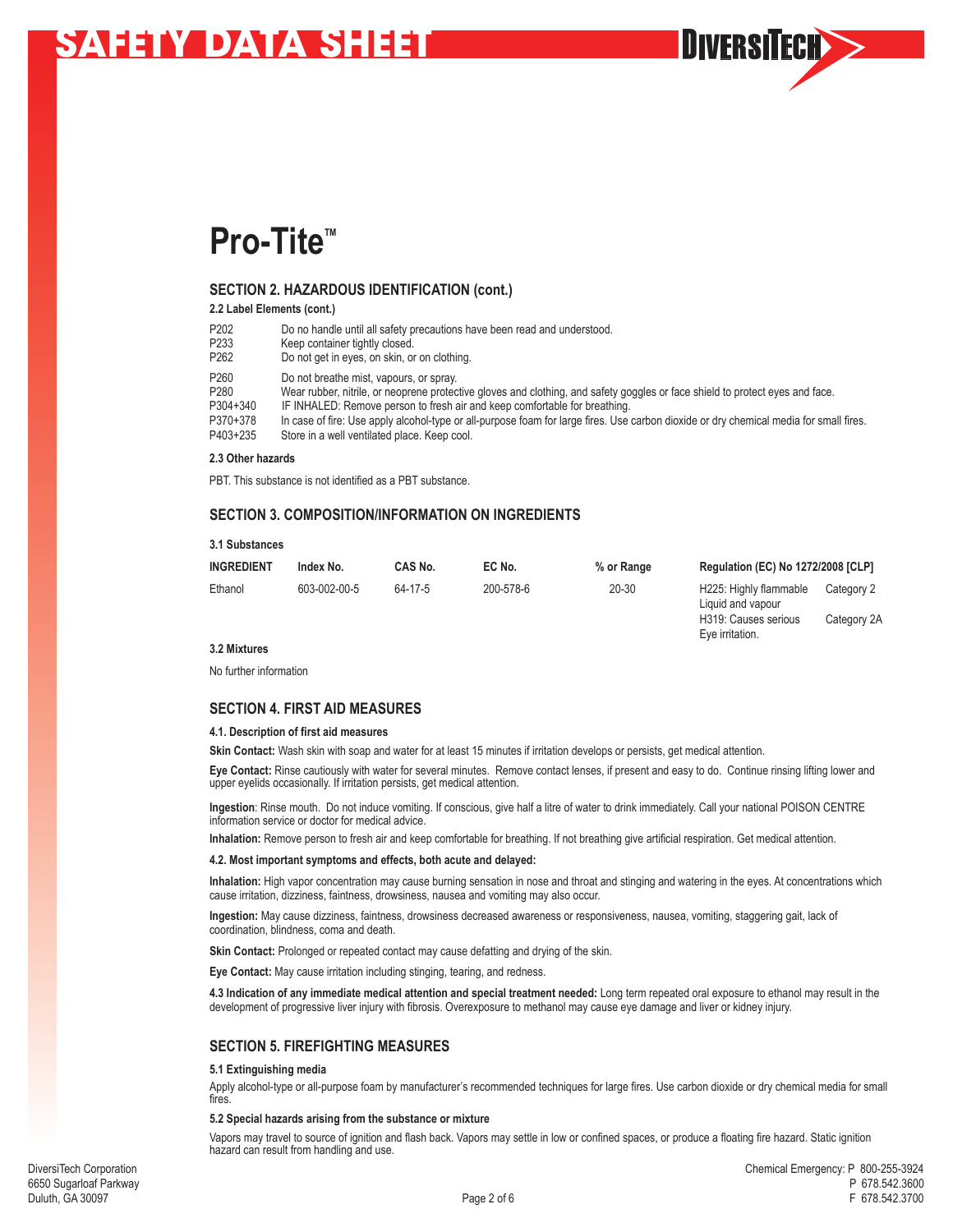

## **SECTION 5. FIREFIGHTING MEASURES (cont.)**

#### **5.3 Advice for fire-fighters**

Wear self-contained breathing apparatus. Wear protective clothing to prevent contact with skin and eyes. Use water spray to keep fire-exposed containers cool and to knock down vapours that may result from product decomposition.

## **SECTION 6. ACCIDENTAL RELEASE MEASURES**

#### **6.1 Personal Precautions, Protective Equipment and Emergency Procedures**

Remove contaminated clothing immediately. Keep unnecessary and unprotected people away from area of spill Mark out the contaminated area with signs and prevent access to unauthorized personnel. Keep spark, flames and heat sources away from spill. Ventilate area of leak or spill. Only personnel equipped with proper respiratory (organic vapour cartridge) and eye/skin protection (neoprene or nitrile gloves and aprons or coveralls; neoprene or urethane boots) should be permitted in the area until air has been tested and determined safe, including low lying areas.

#### **6.2 Environmental precautions**

Do not discharge into drains or rivers. Contain the spillage.

#### **6.3 Methods and material for containment and cleaning up**

Absorb and contain liquid with clay, vermiculite or other inert substance and package in a recovery drum or other suitable container for disposal.

#### **6.4 Reference to other sections**

Please refer to Section 8 for details on protective wear.

## **SECTION 7. HANDLING AND STORAGE**

#### **7.1 Precautions for Safe Handling**

Protect from physical damage. Ensure there is sufficient ventilation of the area. Wash hands after handling.

#### **7.2 Conditions for Safe Storage, Including any Incompatibilities**

Store in a cool dry ventilated area away from sources of extreme heat moisture and incompatibilities.

#### **7.3 Specific end use(s)**

Resin based thread sealant Industrial section specific solution: None.

## **SECTION 8. EXPOSURE CONTROLS/PERSONAL PROTECTION**

#### **8.1 Control Parameters**

**OSHA TLV Ethanol:** CAS# 64-17-5: 1000 ppm

#### **8.2 Exposure Controls**

A system of local and/or general exhaust is recommended to keep employee exposures below the Airborne Exposure Limits. Local exhaust ventilation is generally preferred because it can control the emissions of the contaminant at its source, preventing dispersion of it into the general work area. Please refer to the ACGIH document, Industrial Ventilation, A Manual of Recommended Practices, most recent edition, for details.

#### **Personal Respirators (NIOSH Approved)**

Use in a well-ventilated area. If vapors are generated and exceed the TLV, use of air-purifying respirators and follow respiratory program meeting OSHA 910.134 and ANSI Z88.2 requirements.

#### **Skin Protection**

Wear rubber, neoprene, nitrile, Saranex® boots, gloves, lab coat, apron or coveralls, as necessary and appropriate, to prevent skin contact.

### **Eye Protection**

Use chemical safety goggles and/or a full face shield where splashing is possible. Maintain eye wash fountain and quick-drench facilities or a source of running water in the work area.

#### **Work Hygienic Practices**

Use proper industrial hygiene practices to minimize hazardous exposure. Wash hands after handling this material, and before eating, smoking or using a bathroom.

**DIVERSITECH>>**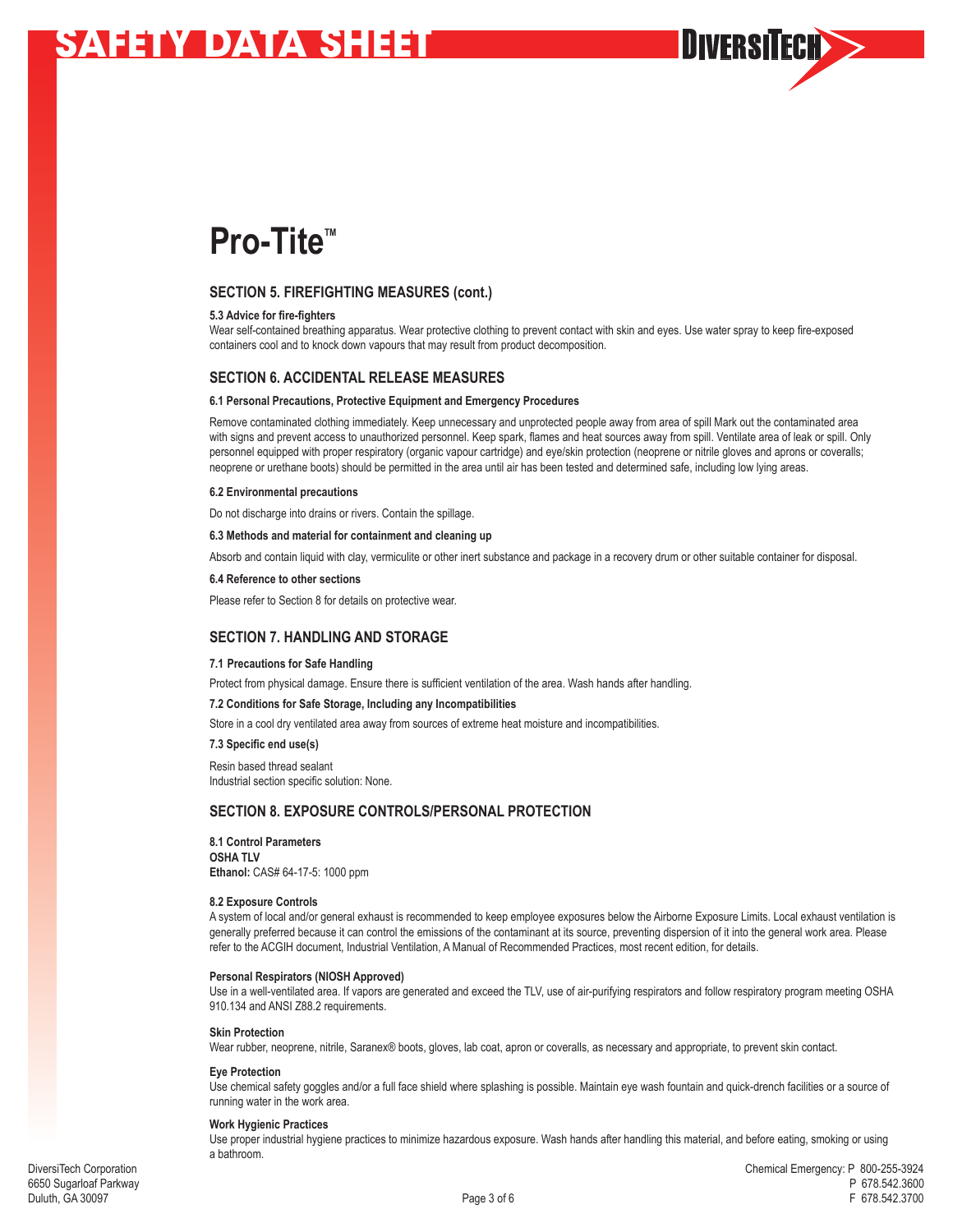

# **Pro-Tite**™

## **SECTION 9. PHYSICAL AND CHEMICAL PROPERTIES**

**9.1 Information on basic physical and chemical properties**

**Appearance:** Gray paste **Specific gravity (H2O = 1):** 1.11<br> **Odor:** Mild alcohol-like **Specific gravity in a Solubility in water:** insoluble soli **Odor Threshold:** Not established **Octanol/Water Partition Coefficient:** Not available pH @ 25°C: Not available **Dependence Not available Melting Point (Pour Point):** Not available **Decomposition Temperature:** Not available **Boiling Point:** Not available **Flash Point:** 17°C **Evaporation Rate (Water = 1):** ~3.3 (for solvent phase) **Flammable Limits:** No data available LEL:<br>UEL: UEL: **Vapor pressure (mm Hg):** ~45 mm Hg @ 20°C **Vapor Density (Air = 1):** 1.6

**Odor:** Mild alcohol-like **Solubility in water:** insoluble solid phase; solvent phase is water-miscible **Odor Threshold:** Not established **Constanting Constanting Constanting Constanting Constanting Constanting Constanting Autoignition Temperature:** Not available

#### **9.2 Other information**

No further details

## **SECTION 10. STABILITY AND REACTIVITY**

**10.1 Reactivity**

Stable under normal conditions.

**10.2 Chemical Stability** 

Stable under normal conditions.

**10.3 Possibility of Hazardous Reactions** 

No data available.

**10.4 Conditions to Avoid**

Heat, Incompatibles.

**10.5 Incompatible Materials** 

Strong oxidizers and strong acids.

**10.6 Hazardous Decomposition Products** 

May evolve carbon monoxide, carbon dioxide if burned.

## **SECTION 11. TOXICOLOGICAL INFORMATION**

### **11.1 Information on toxicological effects**

**Potential Health Effects:**

**11.1.1 Acute Toxicity:** No data available

- **11.1.2 Irritation:** If in contact with eye, there may be irritation and pain.
- **11.1.3 Corrosive:** Non-Corrosive.
- **11.1.4 Sensitisation:** Not expected to be a sensitizer
- **11.1.5 Repeated dose toxicity:** Repeated exposure may cause skin dryness or cracking.
- **11.1.6 Carcinogenicity:** Not expected to be carcinogenic.
- **11.1.7 Mutagenicity:** Not expected to be mutagenic.
- **11.1.8 Toxicity for reproduction:** Not expected to be toxic to reproduction.
- **11.1.9 Route of exposure:** Inhalation

**11.1.10 Symptoms related to the physical, chemical and toxicological characteristics:** Long term repeated oral exposure to ethanol may result in the development of progressive liver injury with fibrosis.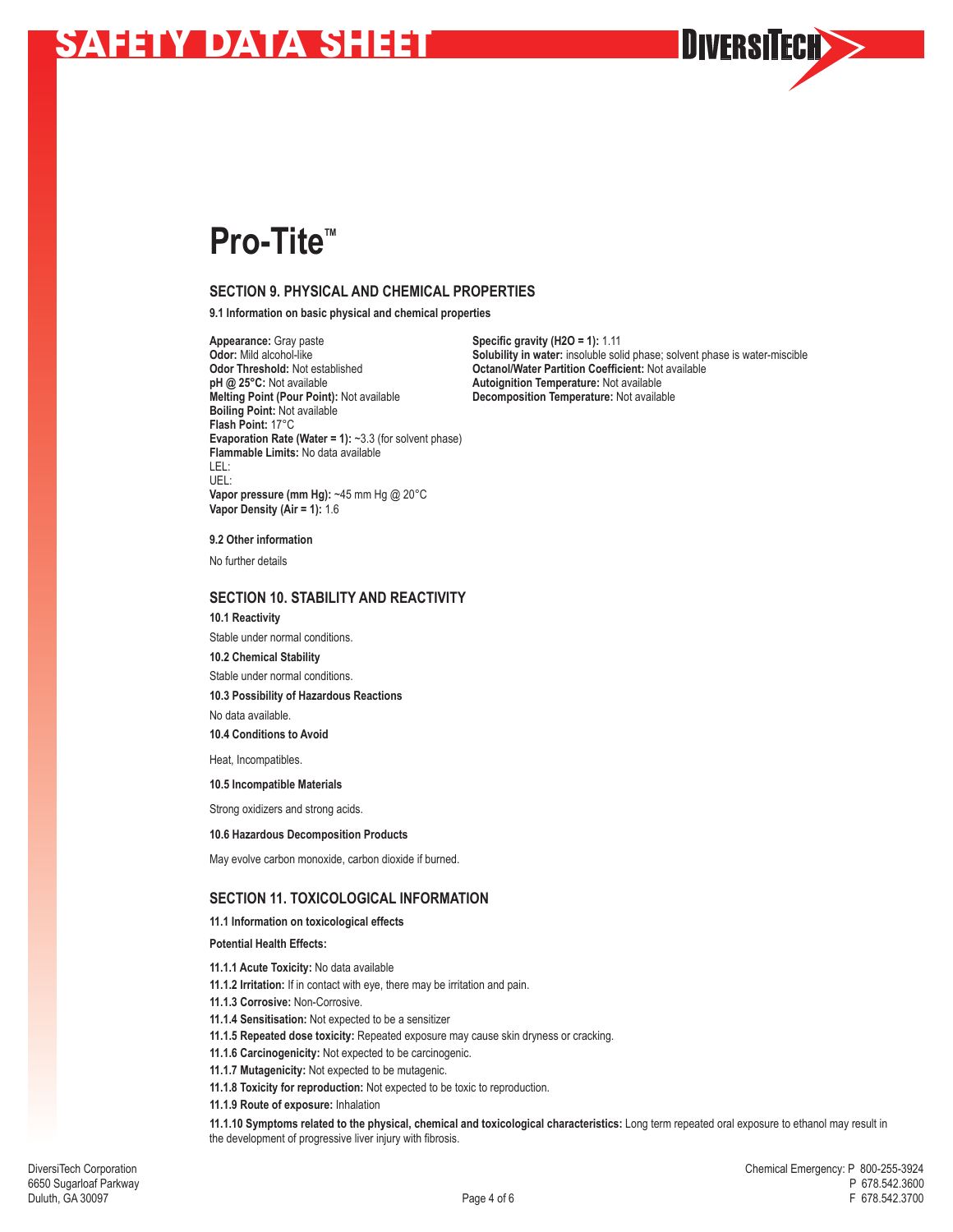# **Pro-Tite™**

## **SECTION 12. ECOLOGICAL INFORMATION**

**12.1 Toxicity** No data. **12.2 Persistence and degradability** Biodegradable **12.3 Bioaccumulative potential** No bioaccumulation potential. **12.4 Mobility in soil** Readily absorbed into soil. **12.5 Results of PBT and vPvB assessment** None **12.6 Other adverse effects** None

## **SECTION 13. DISPOSAL CONSIDERATIONS**

**13.1 Waste treatment methods Disposal operations:** Whatever cannot be saved for recovery or recycling should be managed in an appropriate and approved waste facility. **Disposal of packaging:** Ensure that containers are empty before discarding. **Please follow all local, regional, national and international laws.**

## **SECTION 14. TRANSPORTATION INFORMATION**

**14.1 UN Number** UN1133 **14.2 UN Proper Shipping Name** Adhesives(DOT), Flammable Liquid **14.3 Transport Hazard Class** 3 **14.4 Packing Group** III **14.5 Environmental hazards** Not environmentally hazardous substance **14.6 Special precautions for user**  None **14.7 Transport in bulk according to Annex II of MARPOL73/78 and the IBC Code** Not applicable to packaged goods **Mode-Specific Information: ROAD/RAIL (ADR/RID/CDG)**  Adhesive, Flammable Liquid, 3, PGIII **SEA (IMDG)**  Not Marine Pollutant Adhesive, Flammable Liquid, 3, PGIII EmS: F-E S-E **AIR (ICAO/IATA)** 

Adhesive, Flammable Liquid, 3, PGIII

UN1133, Adhesives, Flammable Liquid, Hazard Class 3, Packing group III, Limited Quantity ORM-D(domestic) for inner packaging containing 1 liter or less.

**DIVERSITECH>>**